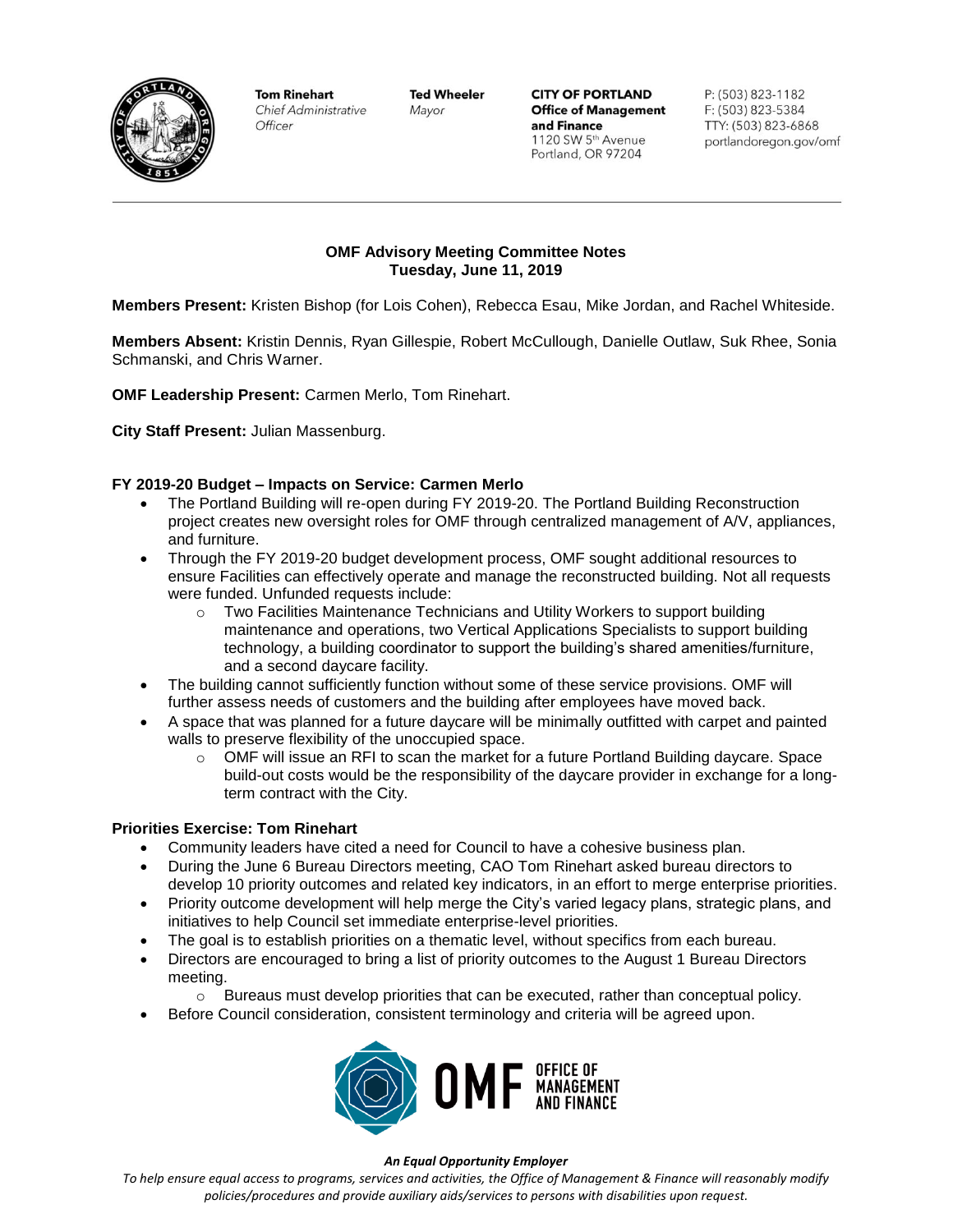# **Massenburg, Julian**

*Bureau Directors meeting follow‐up email – sent from CAO Tom Rinehart. This email followed the June 6 meeting.* 

#### Directors,

Thanks for an energizing and interesting meeting yesterday. The forthright feedback to Jessica on the budget process, the video samples, and the update on performance management all reflect progress on both difficult enterprise**‐**wide issues as well as improved collegiality and collaboration.

Because I did not allot enough time at the end for the "Citywide Priorities Exercise" (apologies) on top of the fact that we were missing a few Directors, I want to repeat, clarify, and make a couple of amendments to the request of your bureau leadership team between now and our August  $1<sup>st</sup>$  meeting:

# **Please spend time with your leadership team coming up with your team's view of the top 10 priority**  *outcomes* **you believe the City is currently trying to achieve with its various legacy plans, strategic plans, Council directives, etc.**

As we have discussed at various times in multiple venues, we have 500+ performance measures, but no cohesive narrative of our primary objectives to focus our talent and time around. By gaining more clarity on the priority outcomes we are all trying to achieve together, I firmly believe we will better serve 650,000 Portlanders and 6,000 City Employees.

For example, a public safety outcome could be "safer neighborhoods" and an economic development outcome could be "a growing economy for all residents." Start with what you and your team think we are already trying to accomplish…the intent of the exercise is to get people thinking both strategically as one organization, and also to build a foundation for Directors to debate and refine for Council to consider.

After you have 10 priority outcomes, include two to three key indicators under each that we could use to measure our progress achieving each outcome *(the current CBO performance management dashboard is a useful tool to prompt discussion)*.

To build on the example in #2 above, key indicators for "safer neighborhoods" could include "property crime trend" and "crimes against persons trend", while indicators for "growing economy for all residents" could include "wage growth across all income levels" and/or "% of DMWESB construction contracts awarded annually vs. policy target."

Don't be obsessive about it…just do your best. I expect the diversity of responses will actually help get Council more engaged in this process since it will demonstrate we have lots of opportunity to be more effective through tighter focus of our resources.

I know your leadership teams well enough to know that many will ask "what are you going to do with this?" So far, four Council offices have committed to working with a proposal from Directors to simplify our citywide priority outcomes. My intention is to use the launch of the new website this fall as a deadline to have a Council approved product on November 30th.

Let's take this opportunity to help Council get more clarity on what outcomes we are all working on together as well as help our teams understand where we are trying to go as a City.

I look forward to following up with each of you over the next several weeks. Please let me know how my team and I can help.

Have a good weekend.